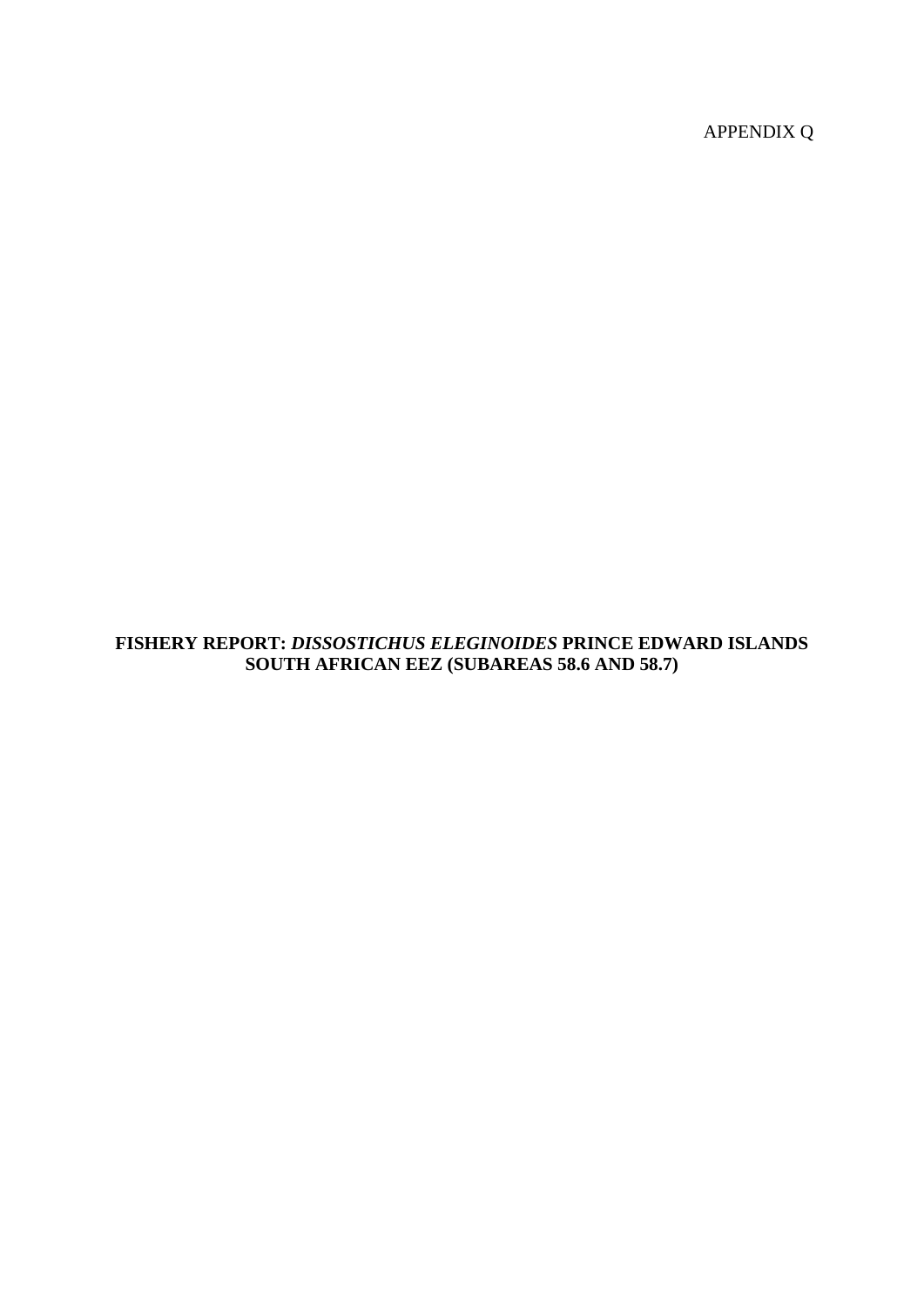# **CONTENTS**

Page

|                                                                            | $\mathbf{1}$   |
|----------------------------------------------------------------------------|----------------|
|                                                                            | 1              |
|                                                                            | $\mathfrak{2}$ |
|                                                                            | 3              |
|                                                                            |                |
|                                                                            | 3              |
|                                                                            | 3              |
|                                                                            | $\overline{4}$ |
|                                                                            |                |
|                                                                            | $\overline{4}$ |
|                                                                            | $\overline{4}$ |
| 5.2 Assessments of impact on affected populations                          | $\overline{4}$ |
|                                                                            | 5              |
|                                                                            | 5              |
|                                                                            | 5              |
|                                                                            | 5              |
|                                                                            | 6              |
| 6.4 Interactions involving marine mammals with longline fishing operations | 6              |
|                                                                            | 6              |
|                                                                            | 6              |
|                                                                            | 6              |
|                                                                            | 6              |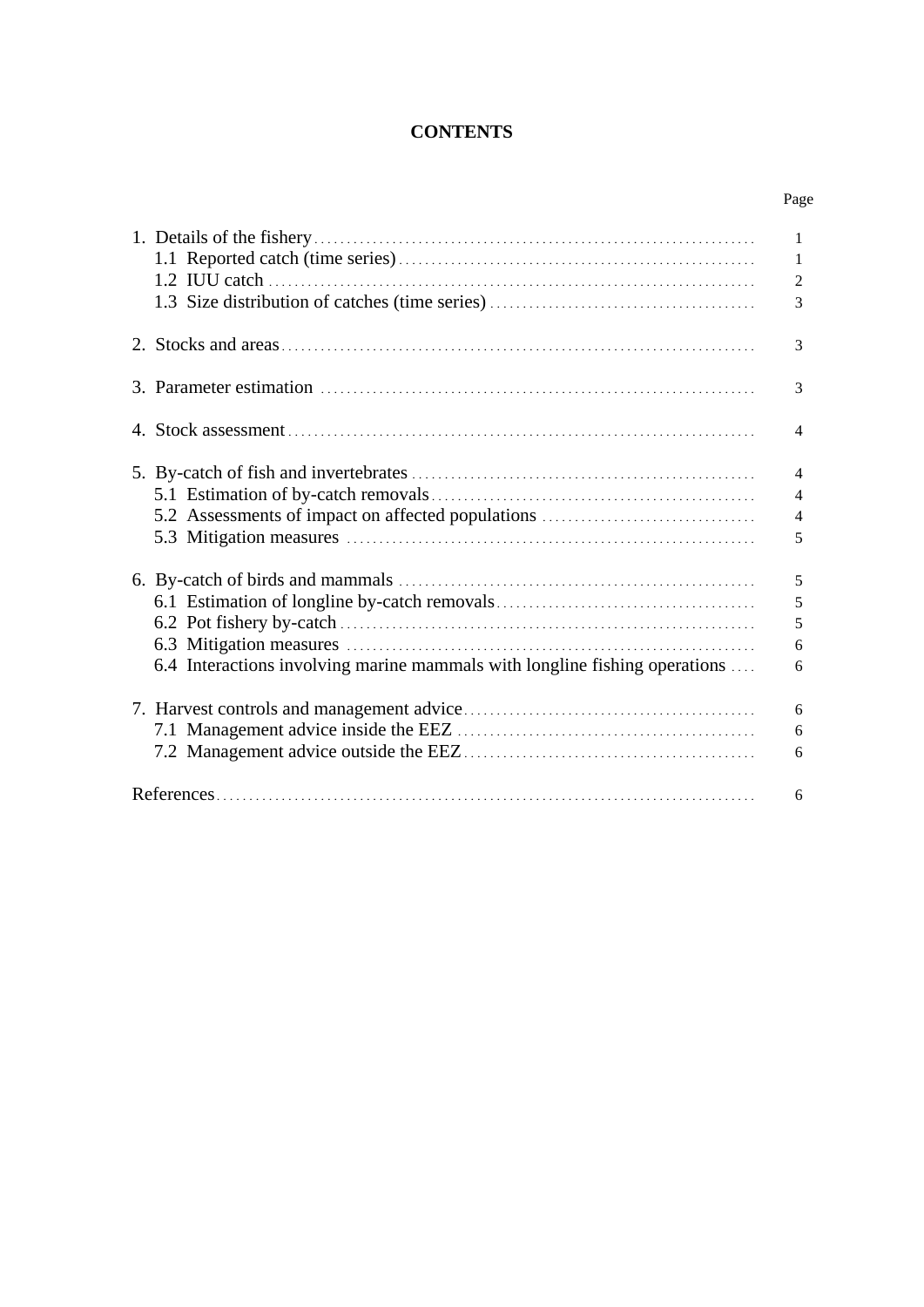## <span id="page-2-0"></span>**FISHERY REPORT:** *DISSOSTICHUS ELEGINOIDES* **PRINCE EDWARD ISLANDS SOUTH AFRICAN EEZ (SUBAREAS 58.6 AND 58.7)**

#### **1. Details of the fishery**

A licensed fishery within the South African EEZ at the Prince Edward Islands started in October 1996. Part of the South African EEZ is outside the CAMLR Convention Area (Area 51) and part falls within Subareas 58.6 and 58.7 and Division 58.4.4 (Figure 1). Most fishing in the South African EEZ takes place to the north and the east of the Prince Edward Islands in Subareas 58.6 and 58.7 and Area 51, and this Fishery Report focuses on Subareas 58.6 and 58.7.

2. Although the fishery began in 1996, intelligence reports indicated that IUU vessels were operating in the area in 1995 and possibly 1994. Prior to the 2001/02 fishing season, the estimated IUU catch exceeded the reported catch for most years (SC-CAMLR-XXVI, Annex 5, Appendix N, Table 2). Since the start of the fishery, a maximum of seven operators have been licensed by South Africa to fish in any one year. Since 2001/02, only two licensed vessels have been used by these operators in any one year, and only one vessel was active in 2005/06, 2007/08 and 2008/09.



Figure 1: General map of the South African EEZ at the Prince Edward Islands and the boundaries of Subareas 58.6 and 58.7 and Division 58.4.4 in the CAMLR Convention Area. Area 51 lies to the north of Subareas 58.6 and 58.7.

#### **1.1 Reported catch (time series)**

3. The total annual catches taken in the South African EEZ in Subareas 58.6 and 58.7 in the Convention Area, and Area 51 outside the Convention Area, as reported to CCAMLR, are presented in Table 1.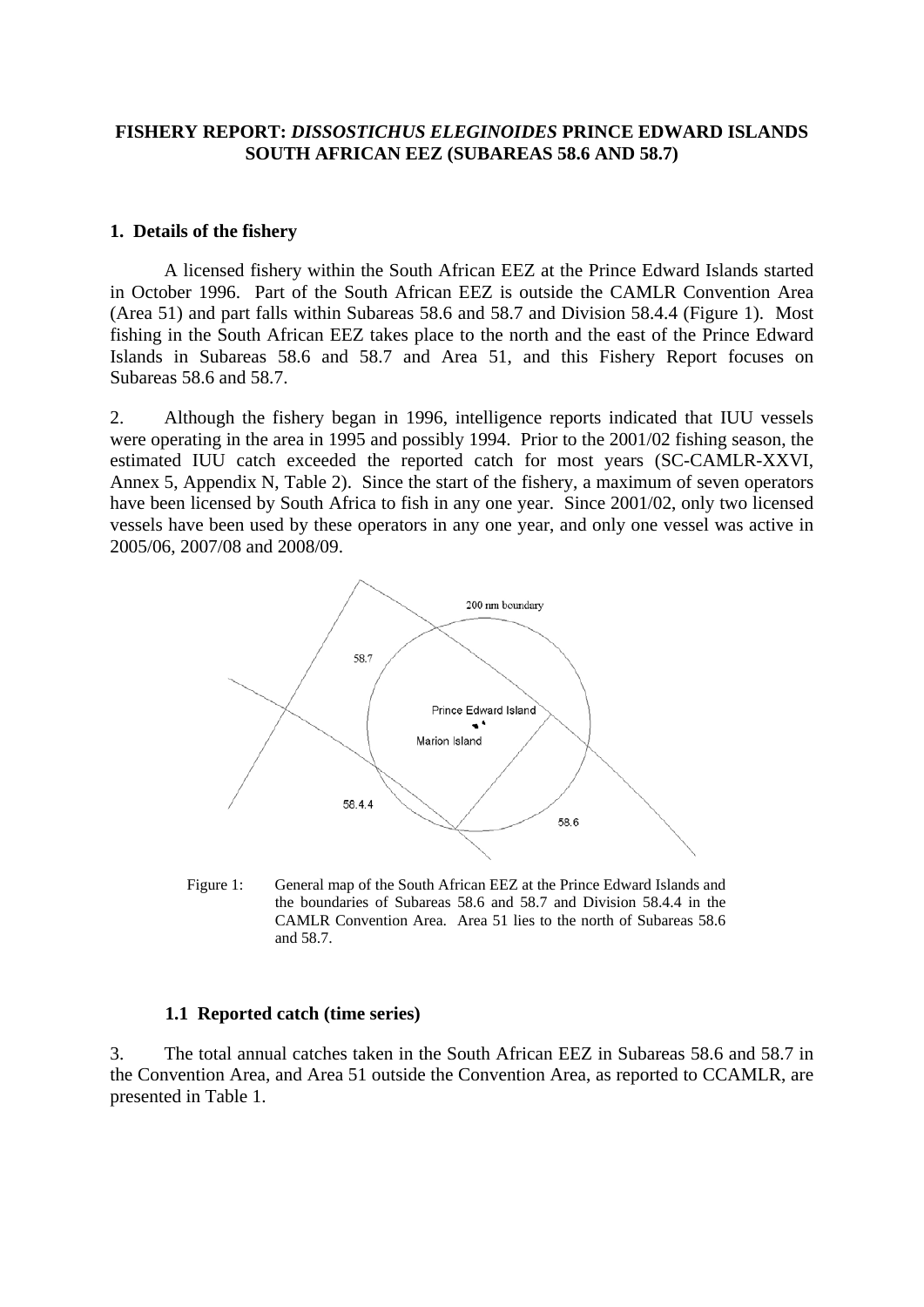<span id="page-3-0"></span>Table 1: Catch history for *Dissostichus eleginoides* in Subareas 58.6 and 58.7 in the Convention Area, and Area 51 outside the Convention Area. (Source: STATLANT data for past seasons, fine-scale data for current season, WG-FSA-09/5 Rev. 1 and past reports for IUU catch in Subarea 58.7; IUU catches in Subarea 58.6 are described in the Crozet Island Fishery Report – Appendix P).

| Fishing                |                | Reported catch (tonnes) | Estimated    | Total          |                              |                     |
|------------------------|----------------|-------------------------|--------------|----------------|------------------------------|---------------------|
| season                 | Area 51        | Subarea 58.6            | Subarea 58.7 | Total          | <b>IUU</b> catch<br>(tonnes) | removal<br>(tonnes) |
| 1995/96                | $\overline{0}$ | 73                      | 869          | 942            | 4958                         | 5900                |
| 1996/97                | $\theta$       | 53                      | 1193         | 1246           | 7327                         | 8573                |
| 1997/98                | $\overline{0}$ | 267                     | 637          | 903            | 598                          | 1501                |
| 1998/99                | $\theta$       | 275                     | 301          | 576            | 173                          | 749                 |
| 1999/00                | $\overline{0}$ | 79                      | 1015         | 1094           | 191                          | 1285                |
| 2000/01                | $\theta$       | 36                      | 235          | 271            | 120                          | 391                 |
| 2001/02                | $\theta$       | 67                      | 98           | 165            | 78                           | 243                 |
| 2002/03                | 46             | 39                      | 219          | 304            | 120                          | 424                 |
| 2003/04                | 33             | 71                      | 133          | 237            | 48                           | 285                 |
| 2004/05                | 53             | 79                      | 142          | 274            | 60                           | 334                 |
| 2005/06                | 22             | 27                      | 124          | 172            | $\Omega$                     | 172                 |
| 2006/07                | 41             | 26                      | 148          | 216            | $\Omega$                     | 216                 |
| 2007/08                | 21             | 55                      | 69           | 145            | $\theta$                     | 61                  |
| $2008/09$ <sup>1</sup> | $\overline{0}$ | $\theta$                | 4            | $\overline{4}$ | 0                            | 4                   |

<sup>1</sup> One vessel is currently fishing. The expected final catch is expected to be in the region of 80 tonnes.

4. The status of the resource within the South African EEZ was revised in 2007 (SC-CAMLR-XXVI, Annex 5, Appendix N; WG-FSA-07/34 Rev. 1). In that review, the removals from the South African EEZ were derived from SC-CAMLR-XXVI, Annex 5, Appendix N, Table 2.

## **1.2 IUU catch**

5. The estimated IUU catch in Subarea 58.7 is presented in Table 1 (IUU catches in Subarea 58.6 are described in the Crozet Island fishery report (Appendix P)), whereas the estimated IUU catch from the South African EEZ (as used in the assessment in WG-FSA-07/34 Rev. 1) is presented in SC-CAMLR-XXVI, Annex 5, Appendix N, Table 2.

6. IUU fishing has occurred since at least 1995 (and possibly 1994), and initially the estimated IUU catch within the South African EEZ substantially exceeded the reported catch (SC-CAMLR-XXVI, Annex 5, Appendix N, Table 2). The IUU catch in the South African EEZ prior to 2003 (SC-CAMLR-XXVI, Annex 5, Appendix N, Table 2) was estimated as the sum of the IUU catch estimated for Subarea 58.7 and 50% of that estimated for Subarea 58.6 (Brandão et al., 2002). Since 2003 IUU catch estimates are based on the number and duration of fishing activities of illegal vessels known, or believed, to have operated in the South African EEZ and on the average green weight tonnages from vessels operating legally in that area in the corresponding years. Note that CCAMLR records indicated only one reported IUU vessel in this area during 2004, whereas other intelligence reports indicated that at least three IUU vessels were seen within the South African EEZ (WG-FSA-05/58). The latest IUU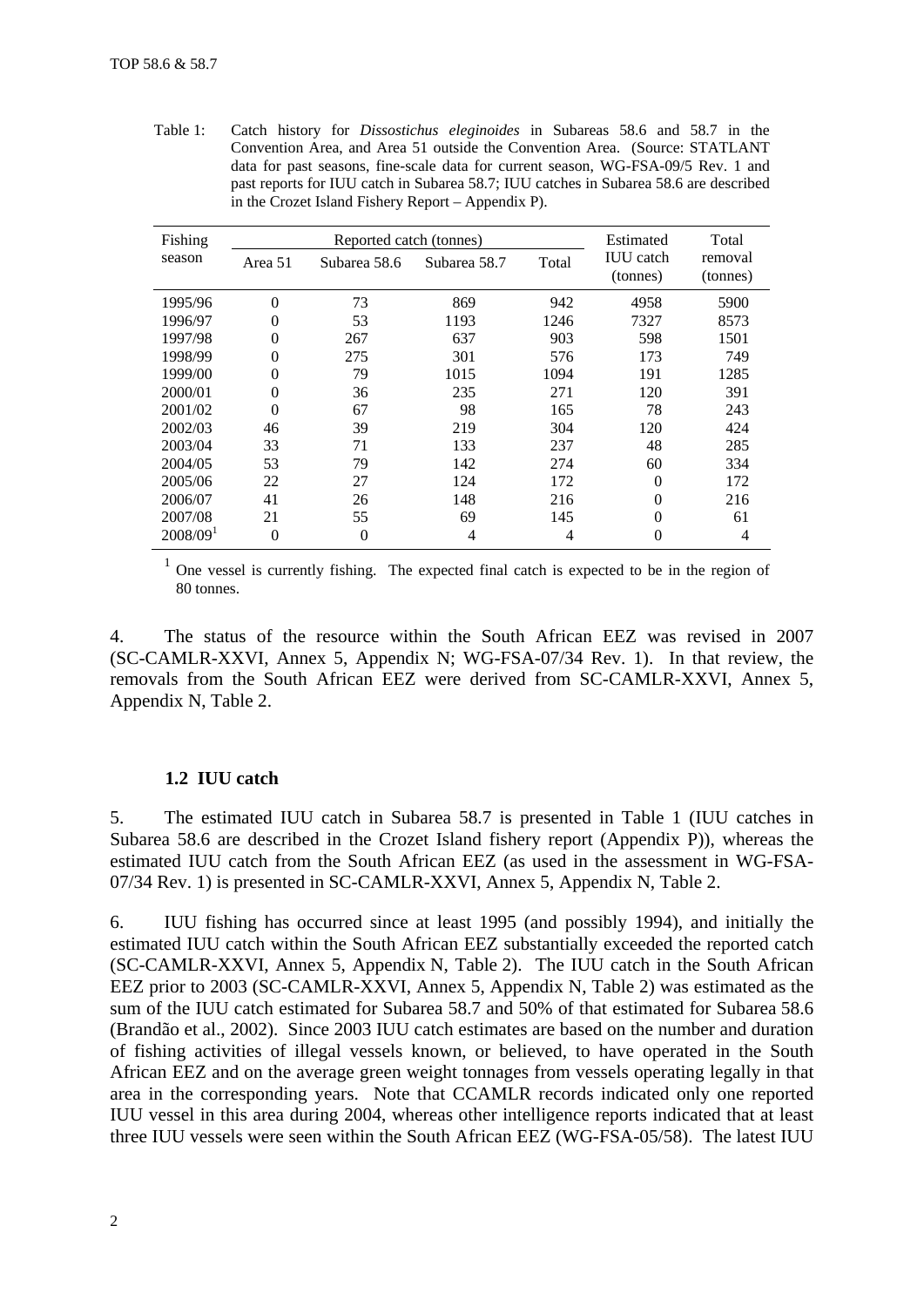<span id="page-4-0"></span>reports record a single vessel in Subarea 58.6 in 2005/06, which may or may not have been within the South African EEZ (WG-FSA-07/10 Rev. 5). There was no evidence of IUU fishing in 2008/09.

#### **1.3 Size distribution of catches (time series)**

7. Catch-weighted length frequencies for *D. eleginoides* caught by longline are presented in Figure 2. The data cover the period 1995/96 to the current season, except for 2002/03 and 2004/05 where fine-scale catch and/or length data are not available in the CCAMLR database. Most *D. eleginoides* caught by longline range from 50 to 120 cm in length, with a mode at approximately 60–90 cm.



Weighted Frequency (proportion of the catch)

Figure 2: Catch-weighted length frequencies for *Dissostichus eleginoides* caught by longline in the South African EEZ in Subareas 58.6 and 58.7 (source: observer, fine-scale and STATLANT data; there were no fine-scale and/or length data available for 2002/03 and 2004/05).

### **2. Stocks and areas**

8. The South African EEZ around the Prince Edward Islands is mainly in Subarea 58.7 but extends east into Subarea 58.6, south into Division 58.4.4, and north of the Convention Area into Area 51 (Figure 1). However, there are currently no fishing grounds in the south of the South African EEZ. The majority of the fishery occurs down to about 1 500 m, but fishing depths in excess of 2 000 m have been recorded. Subarea 58.6 also includes the Crozet Islands to the east of the Prince Edward Islands. The current stock assessments do not consider the possibility that these island groups share the same toothfish stock.

#### **3. Parameter estimation**

9. The parameters used in the assessment reviewed in 2007 are reported in SC-CAMLR-XXVI, Annex 5, Appendix N.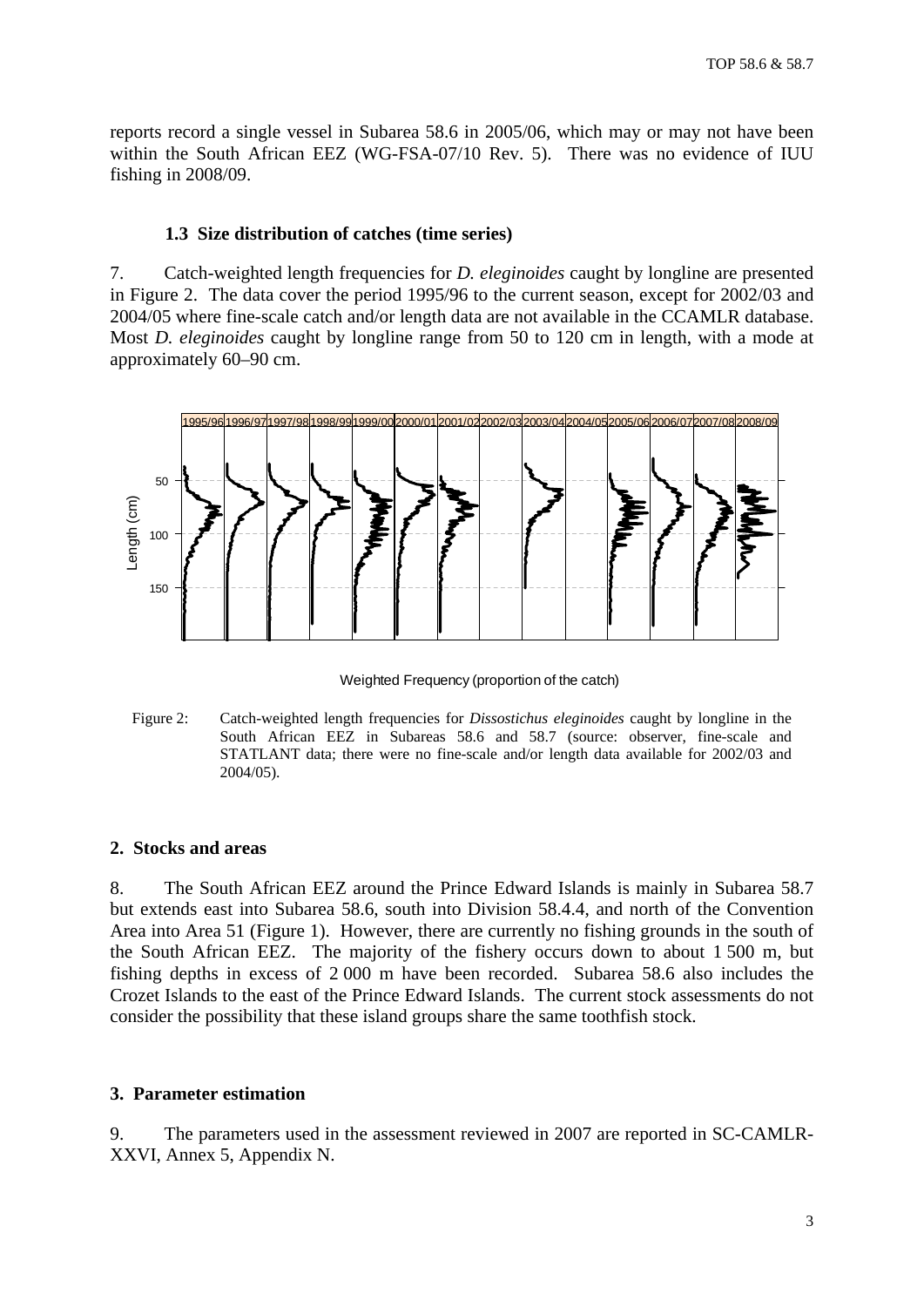#### <span id="page-5-0"></span>**4. Stock assessment**

10. The assessment was reviewed in 2007 (see SC-CAMLR-XXVI, Annex 5, Appendix N and WG-FSA-07/34 Rev. 1). No assessment was carried out in 2009. An operational management procedure (OMP) approach for the fishery was presented to and discussed by WG-SAM (SC-CAMLR-XXVII, Annex 7, paragraphs 6.1 to 6.3; Brandão and Butterworth, 2009). The adoption of the OMP as a basis for management is currently being considered by South Africa.

### **5. By-catch of fish and invertebrates**

### **5.1 Estimation of by-catch removals**

11. Estimated annual by-catch removals from the longline fishery for *D. eleginoides* in the South African EEZ in Subareas 58.6 and 58.7, and Area 51, are reported in Table 2. The Working Group noted that South Africa has voluntarily submitted accurate fine-scale data for all except two seasons (Figure 2) and encouraged South Africa to submit fine-scale data for those two seasons.

Table 2: Catch history for by-catch species (macrourids, rajids and other species) taken in the longline fishery for *D. eleginoides* in the South African EEZ in Subareas 58.6 and 58.7 in the Convention Area, and Area 51 outside the Convention Area (source: fine-scale data).

| Season   | Reported catch (tonnes) |                |                |        |                |          |               |       |          |          |        |       |
|----------|-------------------------|----------------|----------------|--------|----------------|----------|---------------|-------|----------|----------|--------|-------|
|          | <b>Macrourids</b>       |                |                | Rajids |                |          | Other species |       |          |          |        |       |
|          | 51                      | 58.6           | 58.7           | Total  | 51             | 58.6     | 58.7          | Total | 51       | 58.6     | 58.7   | Total |
| 1995/96  | 0                       | $\overline{0}$ | 0              | 0      | $\overline{0}$ | $\theta$ | $\Omega$      | 0     | 0        | $\theta$ |        |       |
| 1996/97  | 0                       | 0              |                |        | 0              | 0        |               |       |          |          |        |       |
| 1997/98  | 0                       | 0              |                |        | $\overline{0}$ |          |               |       |          |          |        |       |
| 1998/99  | 0                       | 0              | 0              |        | $\overline{0}$ | 0        |               |       |          |          |        |       |
| 1999/00  | 15                      | 12             | 47             | 74     | $\overline{2}$ | 2        |               |       | 4        |          |        | 11    |
| 2000/01  | 8                       | $\overline{2}$ | 13             | 22     | $\overline{0}$ | 0        |               |       |          |          |        | າ     |
| 2001/02  | 3                       | 2              | $\overline{c}$ | 7      | $\overline{0}$ | $\theta$ | $\theta$      | 0     | 0        | 0        | $_{0}$ |       |
| 2002/03* |                         |                |                |        |                |          |               |       |          |          |        |       |
| 2003/04  | $\overline{0}$          | 0              | 0              |        | 0              | 0        | 0             | 0     | 0        | 0        |        |       |
| 2004/05  | $\overline{0}$          | 0              | 0              | 0      | $\overline{0}$ | 0        | 0             | 0     | 0        |          | 45     | 46    |
| 2005/06  | 2                       |                | 8              | 12     | $\overline{0}$ | 0        | 0             |       |          |          |        |       |
| 2006/07  | 15                      | 9              | 22             | 46     | $\theta$       | 0        | 0             |       | $\gamma$ |          | 2      |       |
| 2007/08  | $\overline{2}$          | 3              | 5              | 10     | $\theta$       | 0        | 0             |       |          |          | っ      |       |
| 2008/09  | 0                       | 0              |                | 0      | 0              | 0        | 0             | 0     | 0        |          |        |       |

\* No fine-scale data

### **5.2 Assessments of impact on affected populations**

12. It was not possible to assess the impacts on affected populations.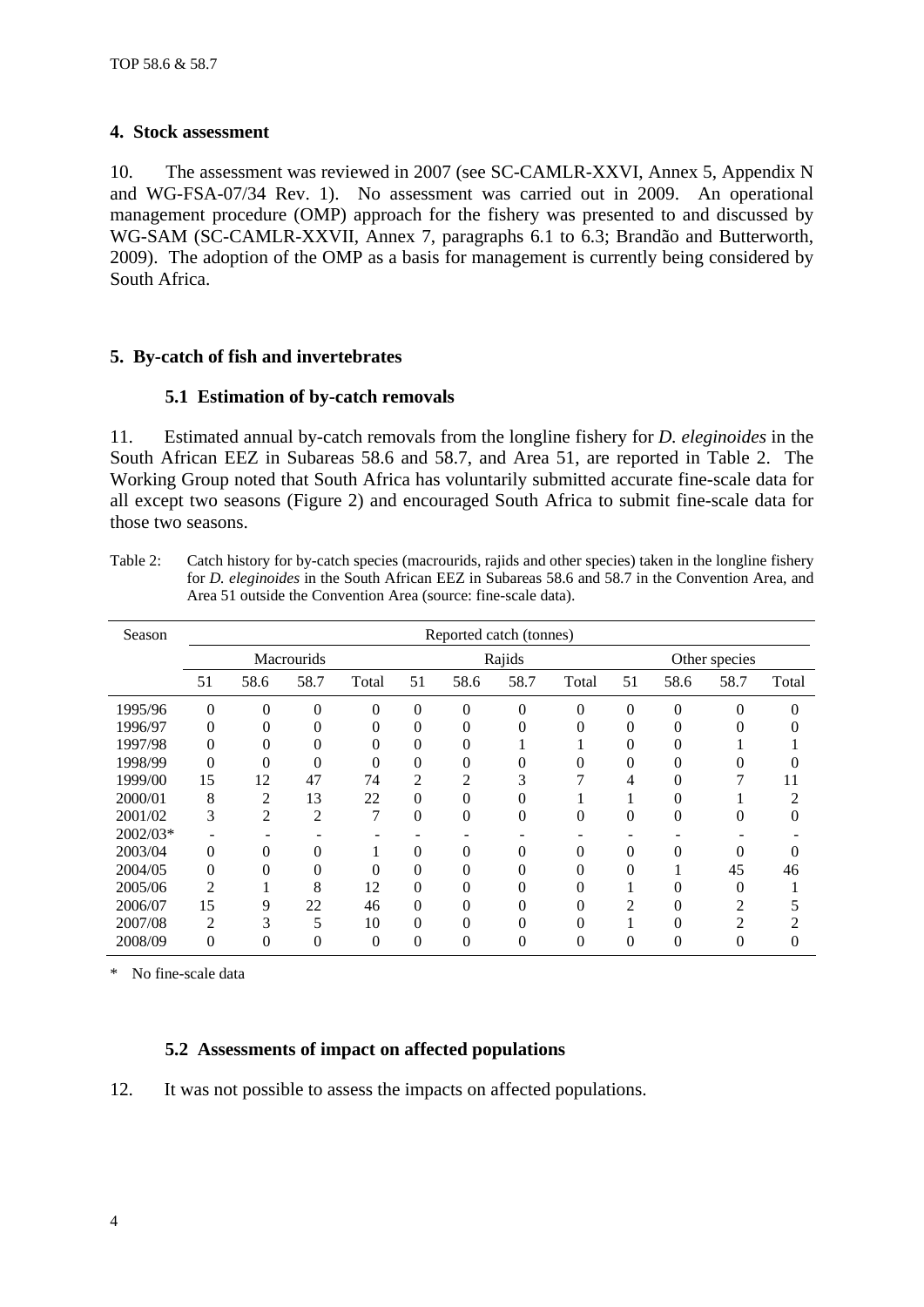#### **5.3 Mitigation measures**

<span id="page-6-0"></span>13. There are no mitigation measures in force to reduce fish and invertebrate by-catch.

#### **6. By-catch of birds and mammals**

#### **6.1 Estimation of longline by-catch removals**

14. There were no observed incidents of seabird mortality in the South African EEZ in Subareas 58.6 and 58.7 during the 2008/09 season (Table 3). This is the fourth consecutive year of no observed seabird by-catch in this fishery. No new estimates of potential seabird removals by IUU fishing were calculated in 2009. Previous estimates are summarised in SC-CAMLR-XXVI/BG/32 and SC-CAMLR-XXVI, Annex 6, Part II, Table 20.

| Fishing<br>season | By-catch rate<br>(birds/thousand hooks) | Estimated by-catch |
|-------------------|-----------------------------------------|--------------------|
| 1996/97           | 0.52                                    | 834                |
| 1997/98           | 0.194                                   | 528                |
| 1998/99           | 0.034                                   | 156                |
| 1999/00           | 0.046                                   | 516                |
| 2000/01           | 0.018                                   | 199                |
| 2001/02           | 0                                       | 0                  |
| 2002/03           | 0.003                                   |                    |
| 2003/04           | 0.025                                   | 39                 |
| 2004/05           | 0.149                                   | 76                 |
| 2005/06           | 0                                       | 0                  |
| 2006/07           |                                         | 0                  |
| 2007/08           |                                         | 0                  |
| 2008/09           |                                         |                    |

Table 3: Estimated by-catch of seabirds in the South African EEZ in Subareas 58.6 and 58.7 (taken from SC-CAMLR-XXVIII, Annex 7, Table 4).

15. WG-IMAF assessed the level of risk of incidental mortality of seabirds in the fishery in the South African EEZ at the Prince Edward Islands (in both Subareas 58.6 and 58.7) as category 5 (high) (SC-CAMLR-XXVIII, Annex 7, Table 14 and Figure 2).

16. There were no observed incidental mortalities of marine mammals during the 2008/09 season.

#### **6.2 Pot fishery by-catch**

17. This fishery was active only in 2003/04 and 2004/05. No by-catch of seabirds or mammals was observed in this fishery.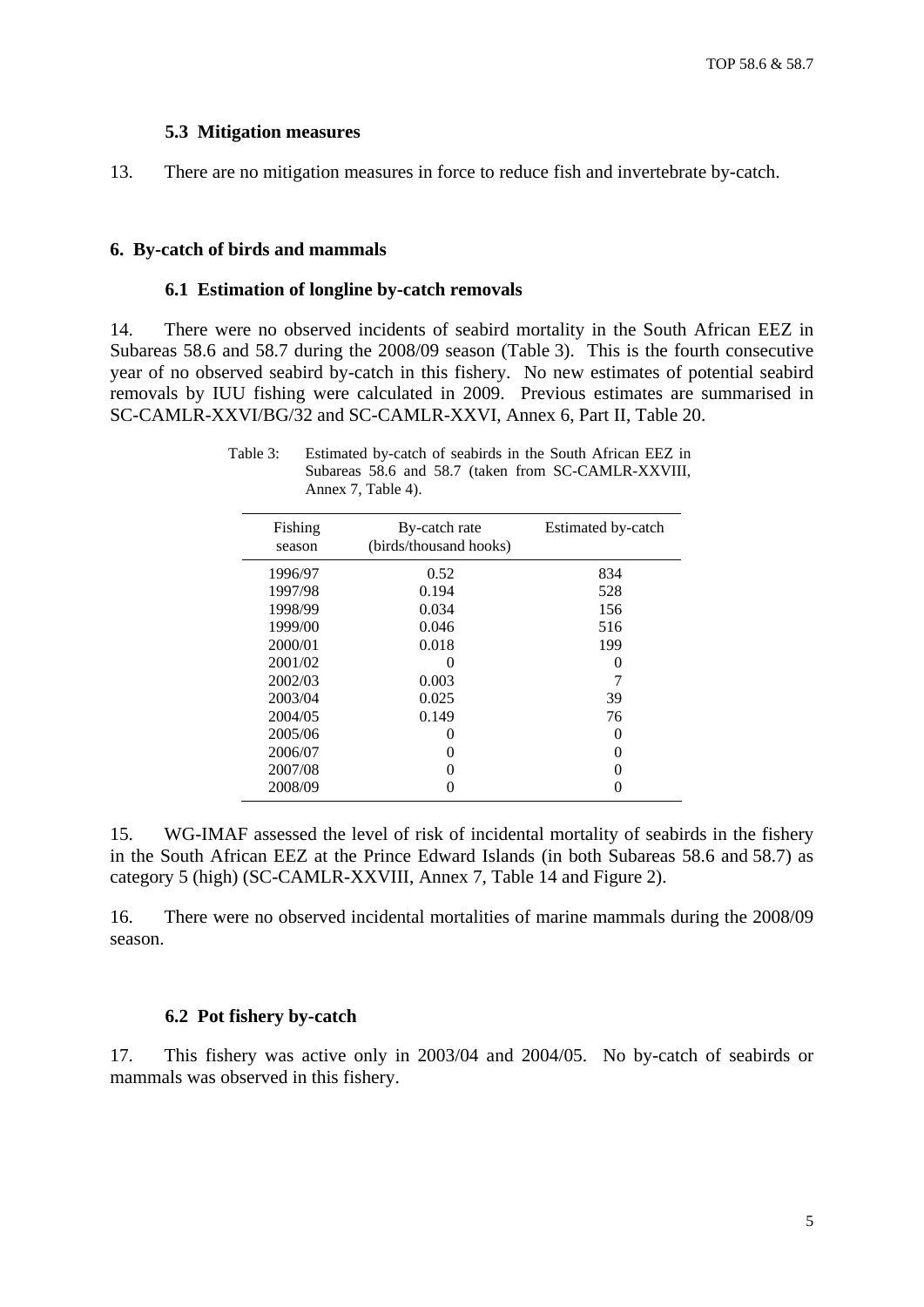#### **6.3 Mitigation measures**

<span id="page-7-0"></span>18. South Africa has consistently required the application in this area of the mitigation measures recommended by CCAMLR with the exception of a closed season.

#### **6.4 Interactions involving marine mammals with longline fishing operations**

19. On one vessel, some limited observations by the industry in the 2004/05 season indicated a loss of two toothfish to toothed cetaceans for each whole toothfish landed when longlines were hauled. Longline operations are now concentrated in shallower waters to attempt to minimise such losses. The Working Group noted that this level of cetacean predation is much greater than suspected for other toothfish fisheries, and encouraged the deployment of a scientific observer by South Africa to gather further data on this.

20. No marine mammal injuries or deaths were reported during the 2008/09 season (see SC-CAMLR-XXVIII, Annex 7).

## **7. Harvest controls and management advice**

## **7.1 Management advice inside the EEZ**

21. In 2005, the Scientific Committee noted that the advice on the appropriate levels of future catch provided in WG-FSA-05/58 (see also WG-FSA-06/58 and 07/34 Rev. 1) was not based on the CCAMLR decision rules. Therefore, the Working Group was unable to provide management advice for the fishery in the South African EEZ at the Prince Edward Islands. The Working Group recommended that CCAMLR decision rules also be used in estimating yields for this fishery. The proposed OMP addresses the concerns over the sensitivity of the ASPM to weightings used for different data sources and the estimation of recruitment levels for forward projections.

### **7.2 Management advice outside the EEZ**

22. No new information was available on the state of fish stocks in Subareas 58.6 and 58.7 and Division 58.4.4 outside areas of national jurisdiction. The Working Group therefore recommended that the prohibition of directed fishing for *D. eleginoides*, described in Conservation Measures 32-10, 32-11 and 32-12, remain in force.

### **References**

Brandão, A. and D.S. Butterworth. 2009. A proposed management procedure for the toothfish (*Dissostichus eleginoides*) resource in the Prince Edward Islands vicinity. *CCAMLR Science*, 16: 33–69.